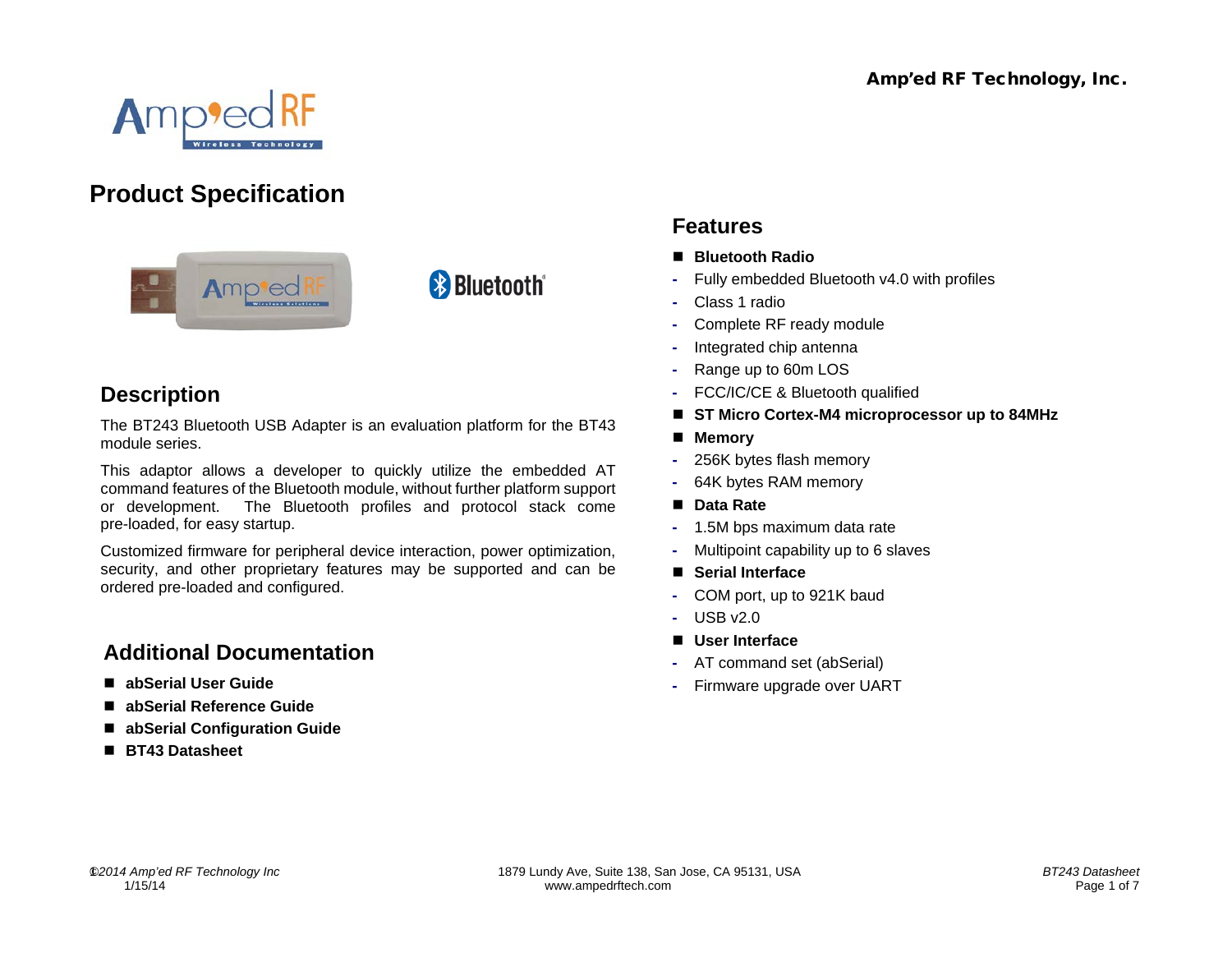

### **Software Architecture**

#### **Lower Layer Stack**

- Bluetooth v4.0, dual mode: BR/EDR + BLE
- Device power modes: active, sleep and deep sleep
- **•** Wake on Bluetooth
- Authentication and encryption
- **Encryption key length from 8-bits to 128-bits maximum**
- **Persistent FLASH memory and BD Address**
- All ACL (Asynchronous) packet types
- **EXCO (Synchronous) packets**
- Point to multipoint and scatter net support: 3 master and 7 slave links allowed (10 active links simultaneously)
- Sniff and hold modes
- Master/slave role switch
- Dedicated Inquiry Access Code
- Dynamic packet selection
- Dynamic power control
- Bluetooth test modes

#### **Upper Layer Stack: Amp'ed UP**

- SPP, IAP, A2DP, AVRCP, HID, BLE
- **RFComm, SDP, L2CAP, ATT, GATT**
- Multipoint with 6 simultaneous slaves (limited at application layer)
- Concurrent BR/EDR and BLE usage

#### **HCI Interface**

- **Bluetooth v4.0 specification compliant**
- **HCI UART transport layer (H4)**

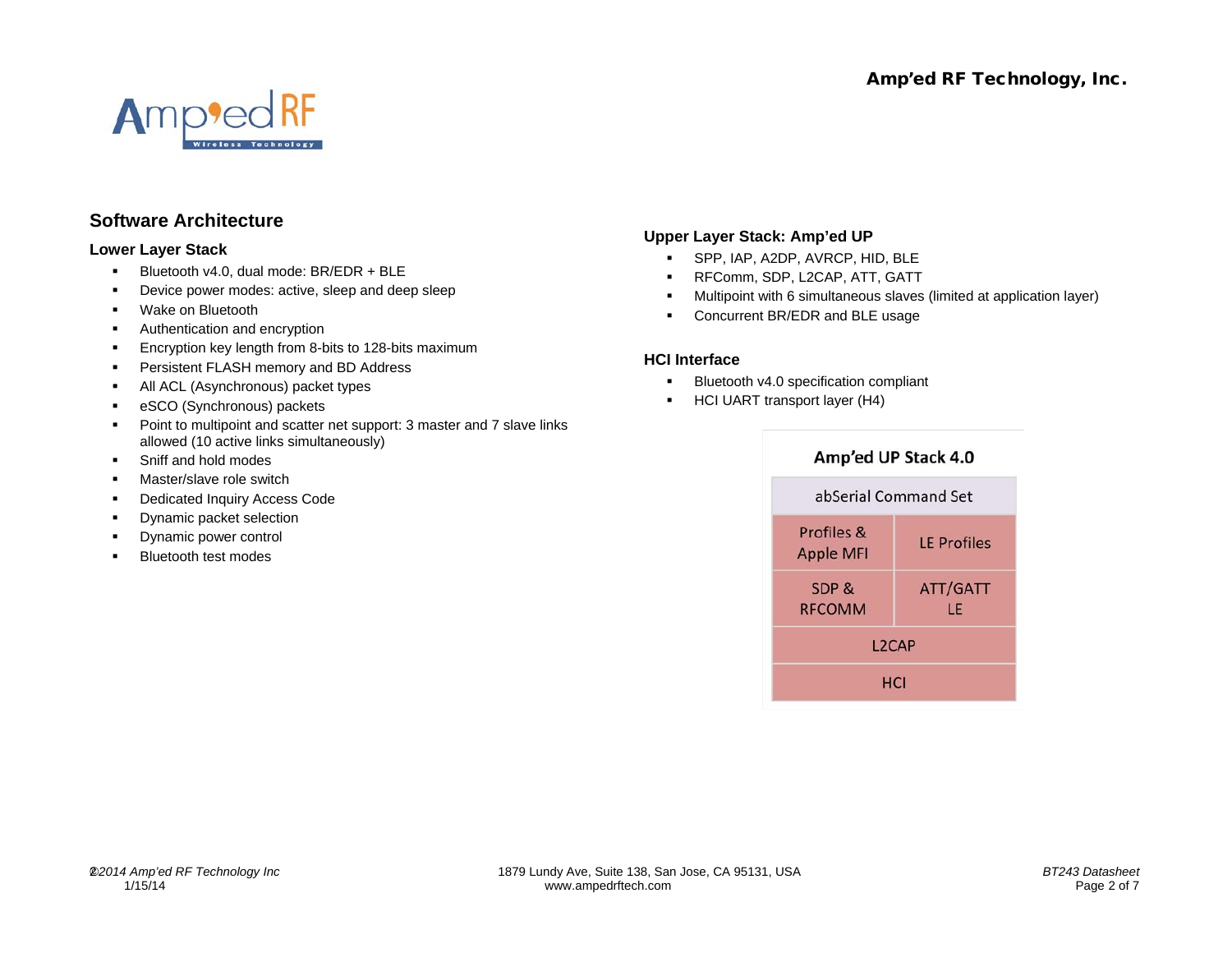

## **Driver Installation**

**Windows XP Installation Instructions:**

#### **Step 1**

Simply plug in the BT243 into any available USB port. The computer will respond with the following two messages...



#### **Step 2**

Next, Windows will launch a "Found New Hardware Wizard" installation window.

Select YES to locate the drivers from the Microsoft Website.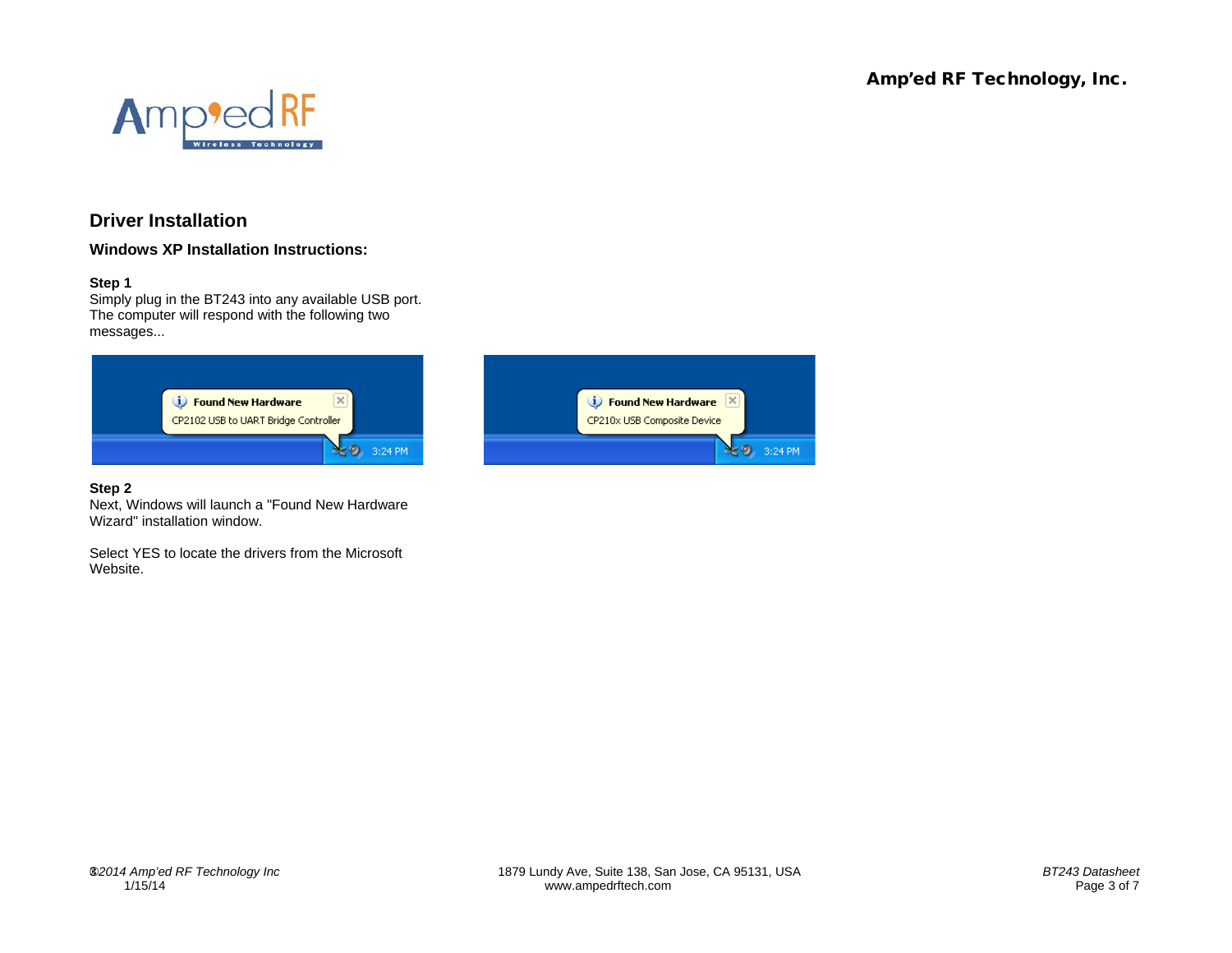

### **Found New Hardware Wizard** Welcome to the Found New Hardware Wizard Windows will search for current and updated software by<br>looking on your computer, on the hardware installation CD, or on<br>the Windows Update Web site (with your permission). Read our privacy policy Can Windows connect to Windows Update to search for software? ⊙Yes, this time only ◯ Yes, now and gvery time I connect a device  $\bigcirc$  No, not this time Click Next to continue.  $\leq$  8 ack  $N$ ext > Cancel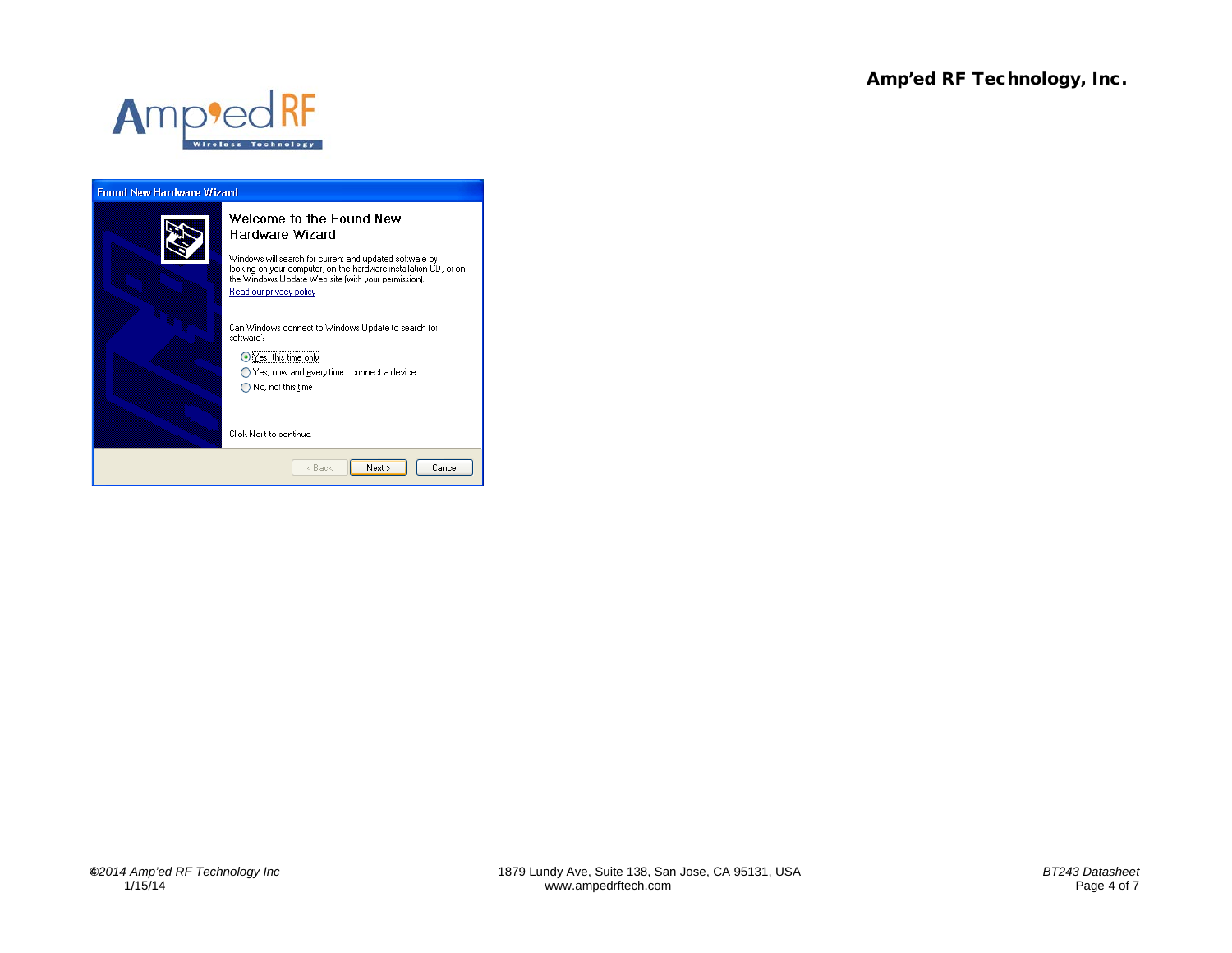

Click **NEXT** to install automatically.



Now the BT243 USB to UART Controller and Virtual COM port driver is installed.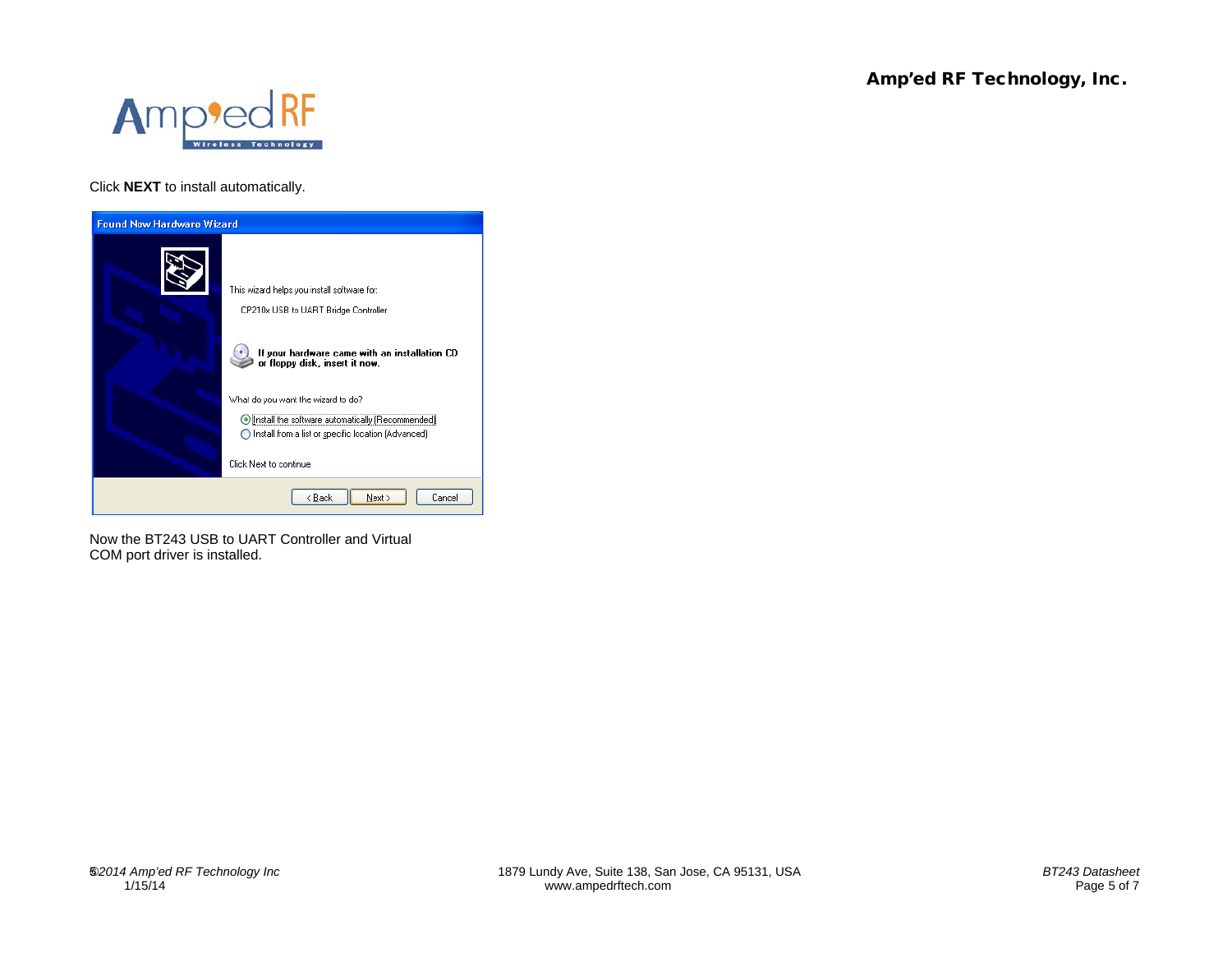

#### **Step 3**

The "Found New Hardware Wizard" will now open again in order to install the USB device driver.

Select **YES** to locate the drivers from the Microsoft Website.



You will now see the following message.